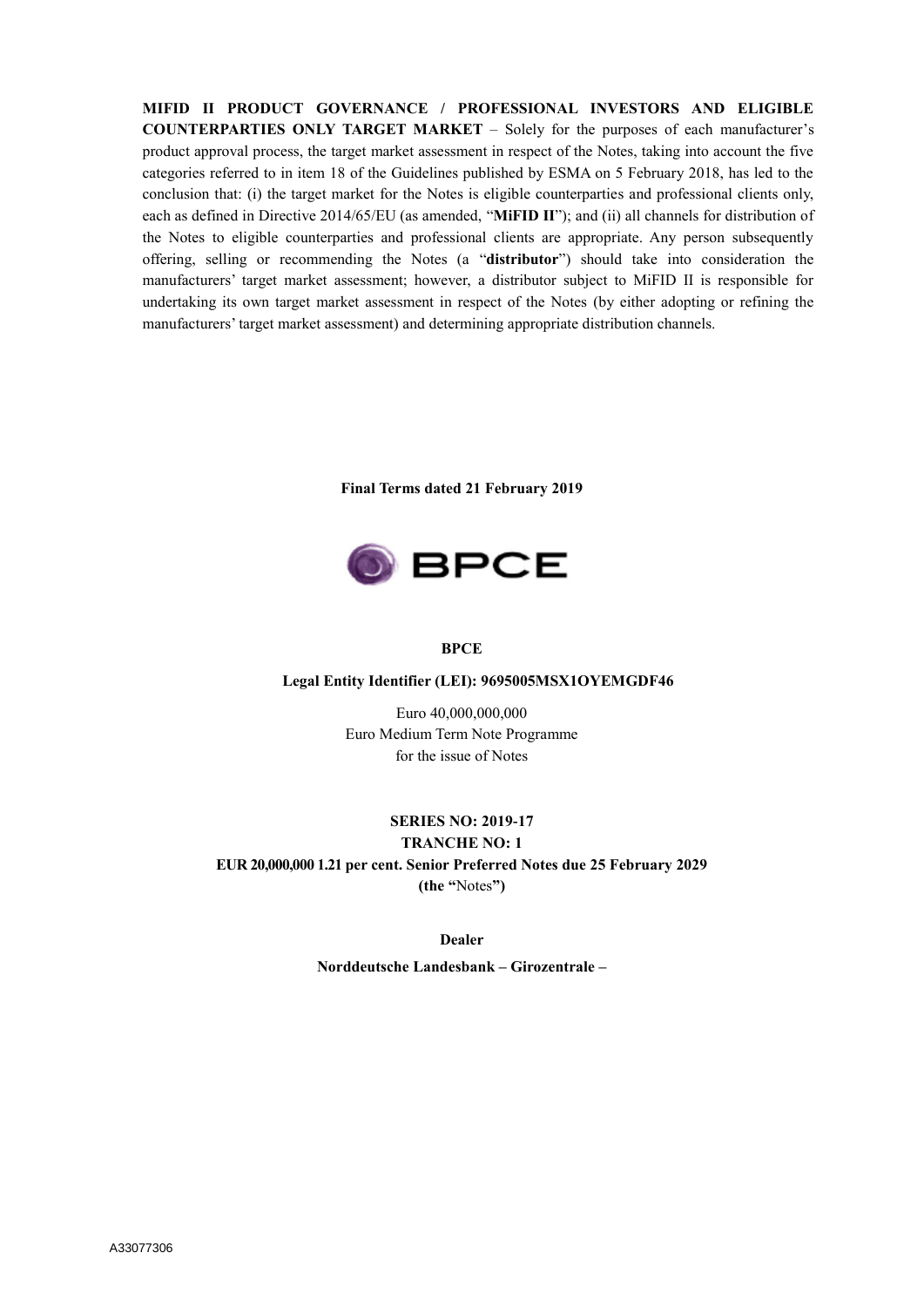### **PART A – CONTRACTUAL TERMS**

Terms used herein shall be deemed to be defined as such for the purposes of the Conditions (the "**Conditions**") set forth in the base prospectus dated 21 November 2018 which received visa n°18-528 from the *Autorité des marchés financiers* (the "**AMF**") on 21 November 2018 (the "**Base Prospectus**"), which constitutes a base prospectus for the purposes of the Prospectus Directive.

This document constitutes the Final Terms of the Notes described herein for the purposes of Article 5.4 of the Prospectus Directive and must be read in conjunction with such Base Prospectus. Full information on the Issuer and the offer of the Notes is only available on the basis of the combination of these Final Terms and the Base Prospectus. The Base Prospectus is available for viewing at the office of the Fiscal Agent or each of the Paying Agents and on the website of the AMF (www.amf-france.org) and copies may be obtained from BPCE, 50 avenue Pierre Mendès-France, 75013 Paris, France.

| 1  | Issuer:                          |                                                                          | <b>BPCE</b>                                                                                                                                                                             |
|----|----------------------------------|--------------------------------------------------------------------------|-----------------------------------------------------------------------------------------------------------------------------------------------------------------------------------------|
| 2  | (i)                              | Series Number:                                                           | 2019-17                                                                                                                                                                                 |
|    | (ii)                             | Tranche Number:                                                          | 1                                                                                                                                                                                       |
| 3  |                                  | Specified Currency or Currencies:                                        | Euro ("EUR")                                                                                                                                                                            |
| 4  | <b>Aggregate Nominal Amount:</b> |                                                                          |                                                                                                                                                                                         |
|    | (i)                              | Series:                                                                  | EUR 20,000,000                                                                                                                                                                          |
|    | (ii)                             | Tranche:                                                                 | EUR 20,000,000                                                                                                                                                                          |
| 5  |                                  | <b>Issue Price:</b>                                                      | 100 per cent. of the Aggregate Nominal Amount                                                                                                                                           |
| 6  |                                  | Specified Denomination:                                                  | EUR 100,000                                                                                                                                                                             |
| 7  | (i)                              | Issue Date:                                                              | 25 February 2019                                                                                                                                                                        |
|    | (ii)                             | Interest Commencement Date:                                              | <b>Issue Date</b>                                                                                                                                                                       |
| 8  | <b>Interest Basis:</b>           |                                                                          | 1.21 per cent. per annum Fixed Rate                                                                                                                                                     |
|    |                                  |                                                                          | (further particulars specified below)                                                                                                                                                   |
| 9  |                                  | Maturity Date:                                                           | 25 February 2029                                                                                                                                                                        |
| 10 |                                  | Redemption Basis:                                                        | Subject to any purchase and cancellation or early<br>redemption, the Notes will be redeemed on the<br>Maturity Date at 100 per cent. of their nominal<br>amount                         |
| 11 |                                  | Change of Interest Basis:                                                | Not Applicable                                                                                                                                                                          |
| 12 |                                  | Put/Call Options:                                                        | Not Applicable                                                                                                                                                                          |
| 13 | (i)                              | Status of the Notes:                                                     | Senior Preferred Notes                                                                                                                                                                  |
|    | (ii)                             | Dates of the corporate authorisations for<br>issuance of Notes obtained: | Decisions of the <i>Directoire</i> of the Issuer dated<br>9 April 2018 and 16 July 2018 and decision of Mr.<br>Jean-Philippe Berthaut, Head of Group Funding,<br>dated 14 February 2019 |

#### **PROVISIONS RELATING TO INTEREST (IF ANY) PAYABLE**

| 14 | Fixed Rate Note Provisions: |                           | Applicable                                                 |
|----|-----------------------------|---------------------------|------------------------------------------------------------|
|    | (i)                         | Rate of Interest:         | 1.21 per cent. <i>per annum</i> payable annually in arrear |
|    |                             |                           | on each Interest Payment Date                              |
|    | (i)                         | Interest Payment Date(s): | 25 Februaray in each year commencing on                    |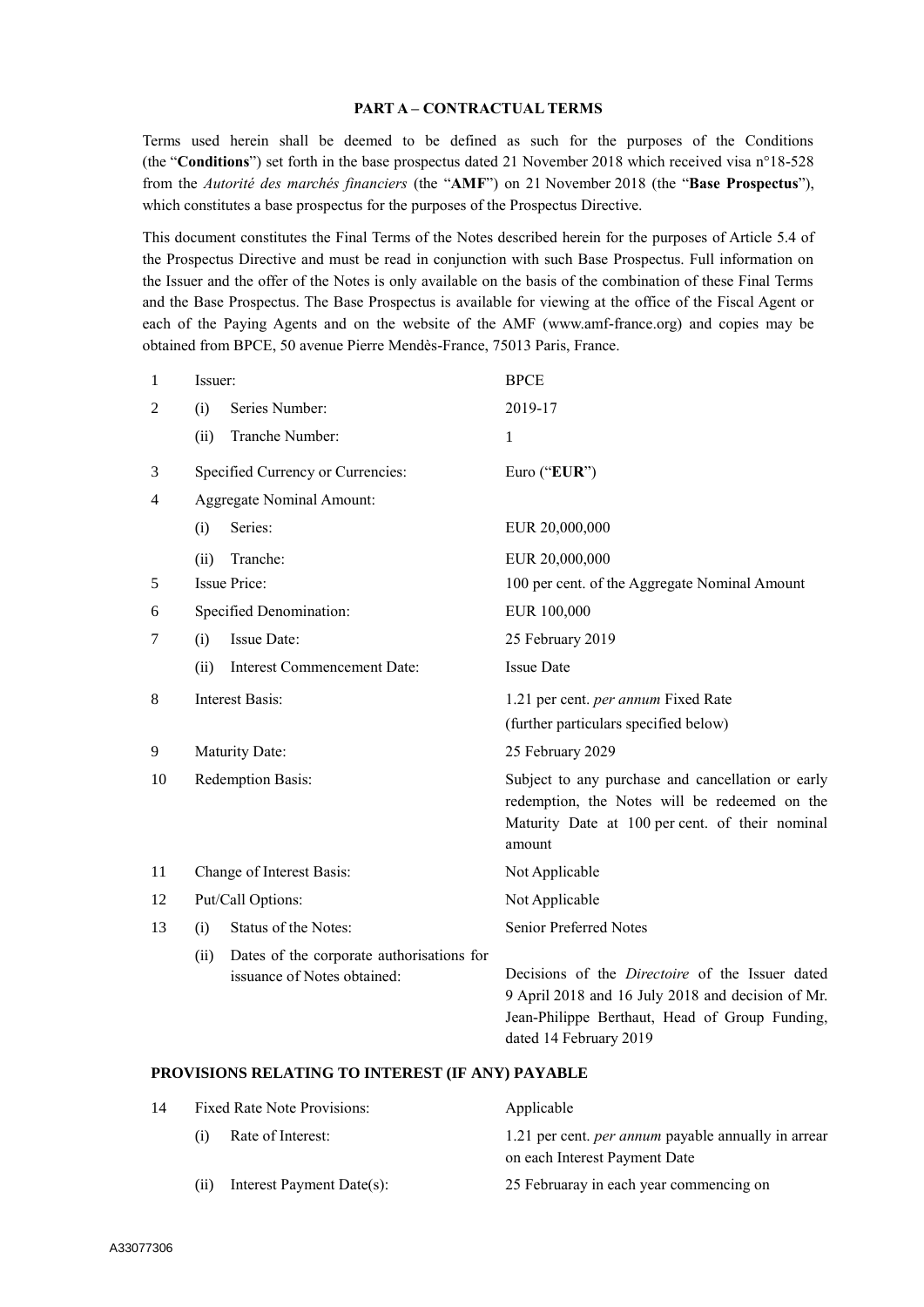|    |                                                                                                                                                                                                                                                                                                                           | 25 February 2020                                               |
|----|---------------------------------------------------------------------------------------------------------------------------------------------------------------------------------------------------------------------------------------------------------------------------------------------------------------------------|----------------------------------------------------------------|
|    | (iii) Fixed Coupon Amount:                                                                                                                                                                                                                                                                                                | EUR 1,210.00 per Note of EUR 100,000 Specified<br>Denomination |
|    | (iv) Broken Amount:                                                                                                                                                                                                                                                                                                       | Not Applicable                                                 |
|    | Day Count Fraction:<br>(v)                                                                                                                                                                                                                                                                                                | Actual/Actual (ICMA), unadjusted                               |
|    | (vi) Resettable:                                                                                                                                                                                                                                                                                                          | Not Applicable                                                 |
|    | (vii) Determination Dates:                                                                                                                                                                                                                                                                                                | 25 February in each year                                       |
|    | (viii) Payments on Non-Business Days:                                                                                                                                                                                                                                                                                     | As per the Conditions                                          |
| 15 | Floating Rate Note Provisions:                                                                                                                                                                                                                                                                                            | Not Applicable                                                 |
| 16 | Zero Coupon Note Provisions:                                                                                                                                                                                                                                                                                              | Not Applicable                                                 |
| 17 | <b>Inflation Linked Interest Note Provisions:</b>                                                                                                                                                                                                                                                                         | Not Applicable                                                 |
|    | PROVISIONS RELATING TO REDEMPTION                                                                                                                                                                                                                                                                                         |                                                                |
| 18 | Call Option:                                                                                                                                                                                                                                                                                                              | Not Applicable                                                 |
| 19 | Put Option:                                                                                                                                                                                                                                                                                                               | Not Applicable                                                 |
| 20 | MREL/TLAC Disqualification Event Call                                                                                                                                                                                                                                                                                     |                                                                |
|    | Option:                                                                                                                                                                                                                                                                                                                   | Applicable                                                     |
| 21 | Final Redemption Amount of each Note:                                                                                                                                                                                                                                                                                     | EUR 100,000 per Note of EUR 100,000 Specified<br>Denomination  |
| 22 | Inflation Linked Notes - Provisions relating to<br>the Final Redemption Amount:                                                                                                                                                                                                                                           | Not Applicable                                                 |
| 23 | Early Redemption Amount:                                                                                                                                                                                                                                                                                                  |                                                                |
|    | Early Redemption Amount(s) of each<br>(i)<br>Senior Note payable on redemption upon<br>the occurrence of a MREL/TLAC<br>Disqualification Event (Condition $6(g)$ ),<br>if applicable, a Withholding Tax Event<br>(Condition 6(i)(i)), a Gross Up Event<br>(Condition 6(i)(ii)) or for Illegality<br>(Condition 6(1)):     | EUR 100,000 per Note of EUR 100,000 Specified<br>Denomination  |
|    | Early Redemption Amount(s) of each<br>(ii)<br>Subordinated<br>Note<br>payable<br>on<br>redemption upon the occurrence of a<br>Capital Event (Condition 6(h)), a<br>Withholding<br>Tax Event (Condition<br>$6(i)(i)$ , a Gross-Up Event (Condition<br>$6(i)(ii)$ or a Tax Deductibility Event<br>(Condition $6(i)(iii)$ ): | Not Applicable                                                 |
|    | (iii) Redemption<br>for<br>taxation<br>reasons                                                                                                                                                                                                                                                                            |                                                                |
|    | permitted on days others than Interest<br>Payment Dates (Condition 6(i)):                                                                                                                                                                                                                                                 | Yes                                                            |
|    | (iv) Unmatured Coupons to become void<br>upon early redemption (Materialised<br>Bearer Notes only) (Condition 7(f)):                                                                                                                                                                                                      | Not Applicable                                                 |
|    |                                                                                                                                                                                                                                                                                                                           |                                                                |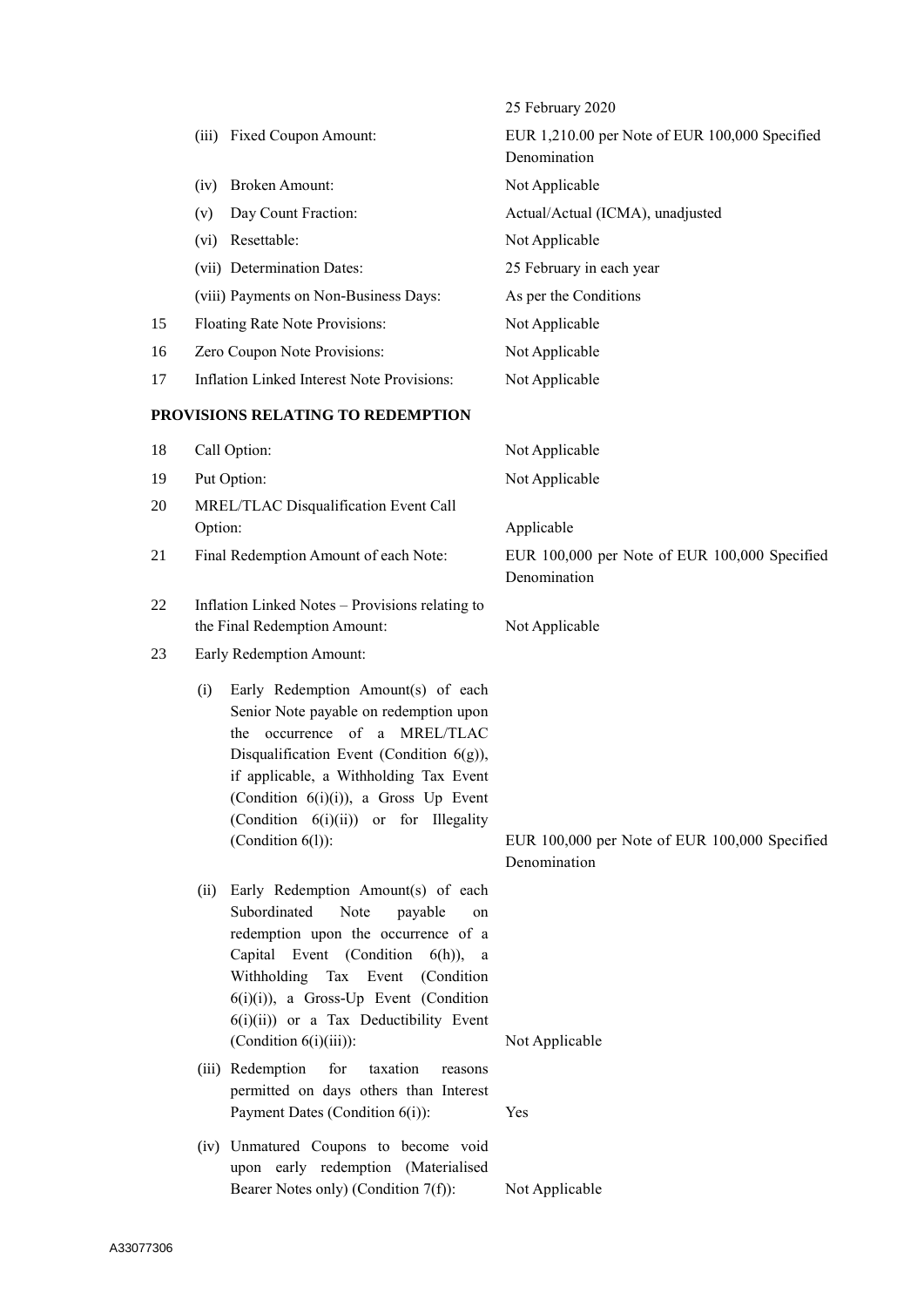# **GENERAL PROVISIONS APPLICABLE TO THE NOTES**

| 24 | Form of Notes:                                                                                                          | <b>Dematerialised Notes</b>                                                                        |
|----|-------------------------------------------------------------------------------------------------------------------------|----------------------------------------------------------------------------------------------------|
|    | Form of Dematerialised Notes:<br>(i)                                                                                    | Bearer form (au porteur)                                                                           |
|    | Registration Agent:<br>(ii)                                                                                             | Not Applicable                                                                                     |
|    | Temporary Global Certificate:<br>(iii)                                                                                  | Not Applicable                                                                                     |
|    | Applicable TEFRA exemption:<br>(iv)                                                                                     | Not Applicable                                                                                     |
| 25 | Financial Centre(s):                                                                                                    | <b>TARGET</b>                                                                                      |
| 26 | Talons for future Coupons or Receipts to be<br>attached to Definitive Notes (and dates on<br>which such Talons mature): | Not Applicable                                                                                     |
| 27 | Details relating to Instalment Notes: amount of<br>each instalment, date on which each payment                          |                                                                                                    |
|    | is to be made:                                                                                                          | Not Applicable                                                                                     |
| 28 | Redenomination provisions:                                                                                              | Not Applicable                                                                                     |
| 29 | Purchase in accordance with applicable French                                                                           |                                                                                                    |
|    | laws and regulations:                                                                                                   | Applicable                                                                                         |
| 30 | Consolidation provisions:                                                                                               | Not Applicable                                                                                     |
| 31 | Meeting and Voting Provisions (Condition 11):                                                                           | Contractual Masse shall apply                                                                      |
|    |                                                                                                                         | Name and address of the initial Representative:                                                    |
|    |                                                                                                                         | As per Condition $11(c)$                                                                           |
|    |                                                                                                                         | Name and address of the alternate Representative:                                                  |
|    |                                                                                                                         | As per Condition $11(c)$                                                                           |
|    |                                                                                                                         | The Representative will receive a remuneration of<br>EUR 2,000 (excluding VAT) per year so long as |

any of the Notes is outstanding.

# **RESPONSIBILITY**

The Issuer accepts responsibility for the information contained in these Final Terms.

Signed on behalf of BPCE

Duly represented by:

Mr. Jean-Philippe Berthaut, Head of Group Funding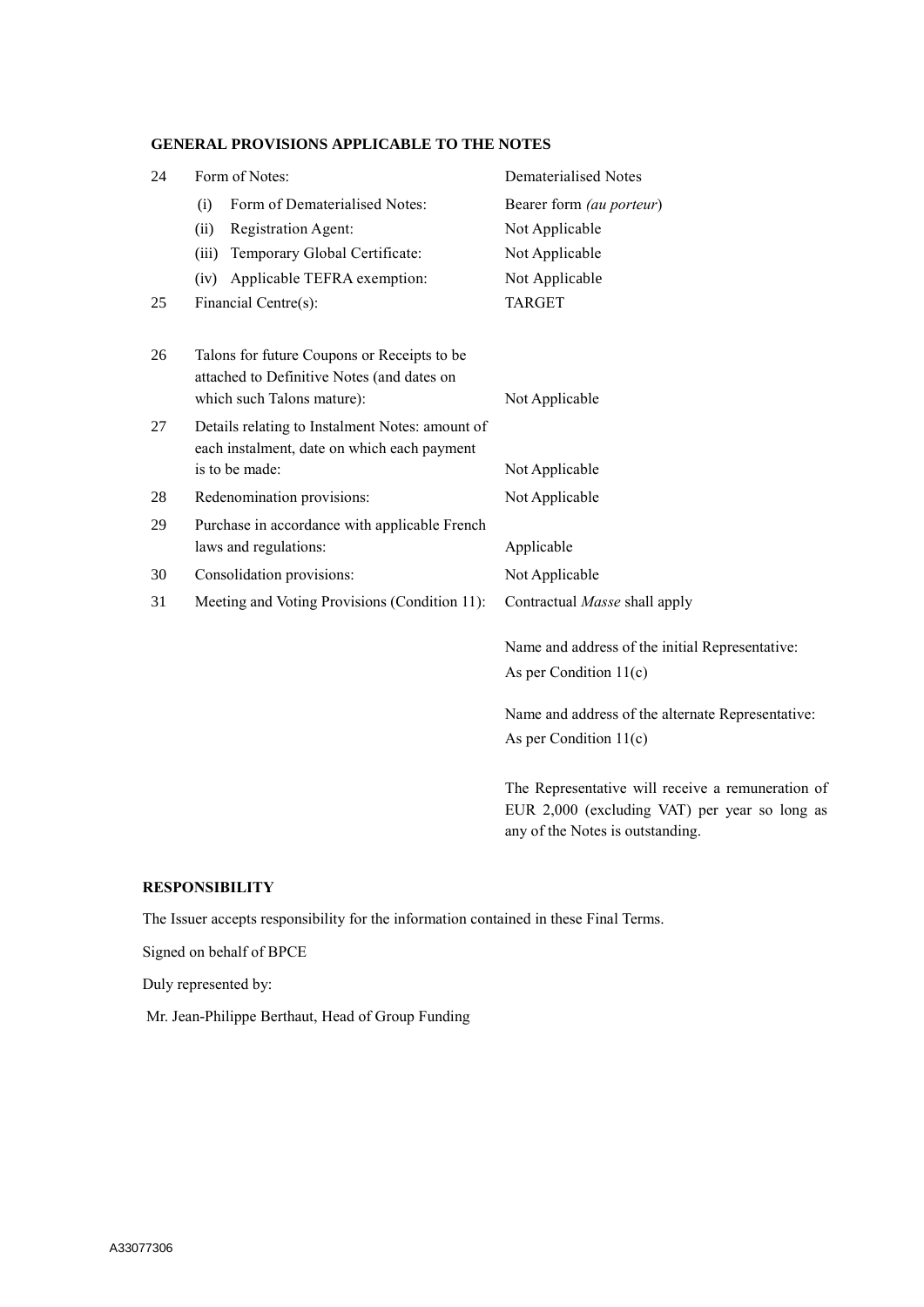# **PART B – OTHER INFORMATION**

## 1 **LISTING AND ADMISSION TO TRADING**

(i) Listing and Admission to trading: Application has been made by the Issuer (or on its behalf) for the Notes to be listed and admitted to trading on Euronext Paris with effect from the Issue Date.

(ii) Estimate of total expenses related to admission to trading: EUR 6,475

### 2 **RATINGS**

Ratings: The Notes to be issued are expected to be rated: S&P: A+

S&P is established in the European Union and registered under Regulation (EC) No 1060/2009 as amended.

### 3 **INTERESTS OF NATURAL AND LEGAL PERSONS INVOLVED IN THE ISSUE**

Save as discussed in "Subscription and Sale", so far as the Issuer is aware, no person involved in the offer of the Notes has an interest material to the offer.

## 4 **YIELD**

| Indication of yield: | 1.21 per cent. <i>per annum</i> |  |  |
|----------------------|---------------------------------|--|--|
|                      |                                 |  |  |

The yield is calculated at the Issue Date on the basis of the Issue Price. It is not an indication of future yield.

# 5 **OPERATIONAL INFORMATION**

| ISIN:                                                                  | FR0013404464             |
|------------------------------------------------------------------------|--------------------------|
| Common Code:                                                           | 195417857                |
| Depositaries:                                                          |                          |
| Euroclear France to act as<br>(i)<br>Central Depositary:               | Yes                      |
| (ii)<br>Common Depositary for<br>Euroclear and Clearstream:            | No                       |
| Any clearing system(s) other than<br>Euroclear and Clearstream and the |                          |
| $relevant$ identification number $(s)$ :                               | Not Applicable           |
| Delivery:                                                              | Delivery against payment |
| Names and addresses of additional                                      |                          |
| Paying Agent(s) (if any):                                              | Not Applicable           |